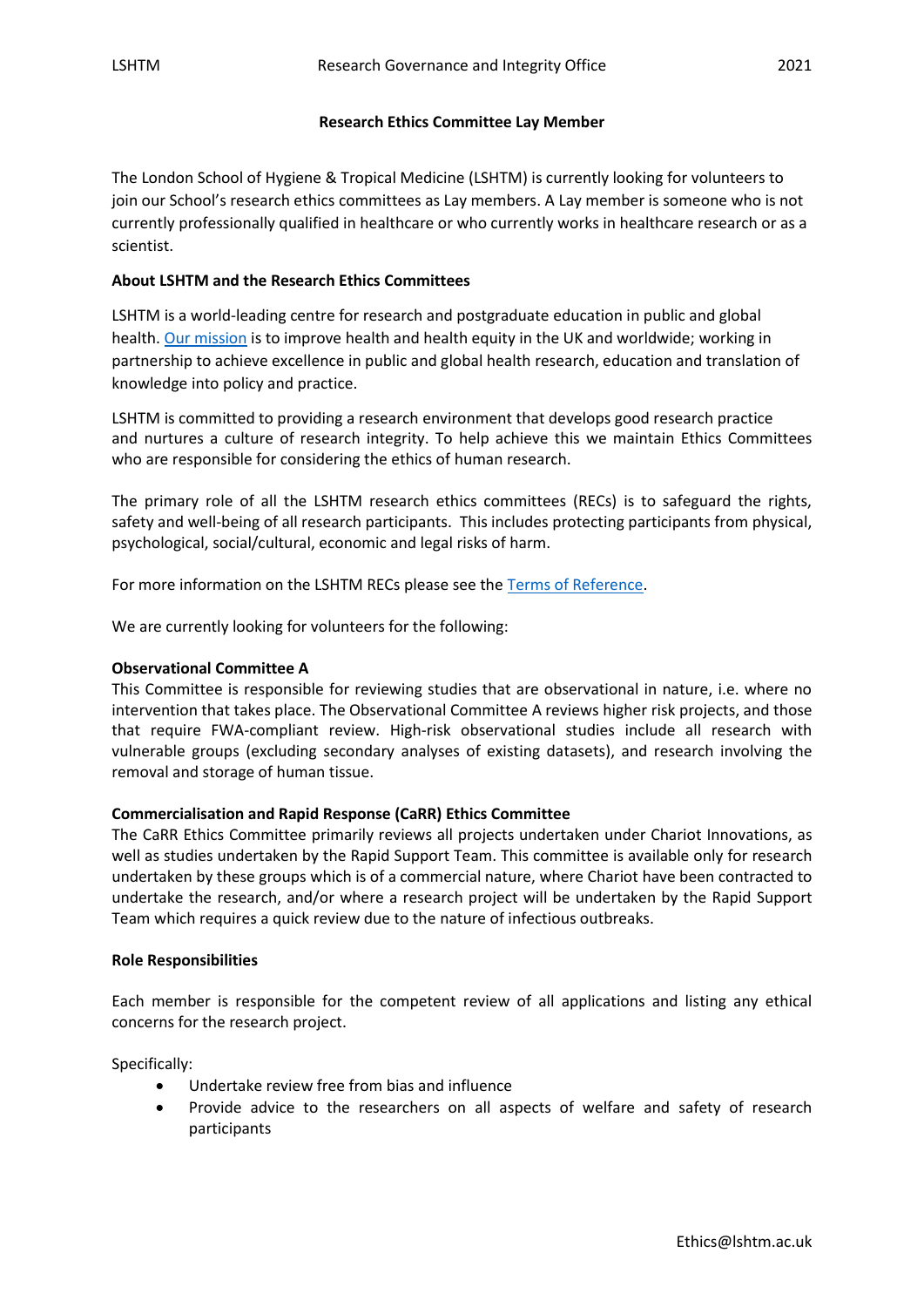- Check and ensure that all information given to the research participants is clear and easy for them to understand, honest and does not have a negative impact on the participant's autonomy.
- To maintain confidentiality of documents obtained and discussions during the review process
- Develop the necessary skills to understand the scientific and ethical issues for each project, or request that an external expert join for the review.
- Assess the social value of the research, and identify any possible harm that may occur to vulnerable participants.
- To allocate appropriate time for reviewing the proposals
- Monitor the standard and application of research ethics across LSHTM
- Promoting and protecting the interests of participants and the public in research conducted by LSHTM staff and students
- Compliance with Chair's overall views as a consolidated view from the collective review of the committee, incorporating individual responses
- Compliance with the LSHTM policies and procedures for the ethics committee as written by the RGIO, and agreed by the Research Governance Committee
- Commit to reviewing projects each and every month, endeavouring to review at least 10 of the 12 months
- Be willing to attend face-to-face meetings during the academic year (usually 3 meetings per academic year, each meeting lasting roughly 2 hours).
- Have full knowledge of ethical guidelines such as the Declaration of Helsinki, CIOMs and others (eg ICH GCP), as required.

## **Person specification**

The following are qualities needed to be an effective lay member on the Ethics Committee;

- Having a strong personal commitment to the interests of individuals who take part, or are asked to take part, in research.
- Have a commitment to ensuring the highest possible standards in research
- Be able to read, understand and analyse often complex research proposals
- The ability to be objective and consider issues from multiple perspectives
- Have good communication skills
- Be able to discuss issues with people who may have different opinions and listen to the views of others
- Have sufficient time to review applications on a monthly basis and amendments on a twice monthly basis electronically via the LSHTM Ethics Online (LEO) system.
- Be able to attend face-to-face meetings during the academic year (usually 3 meetings per academic year). Meetings can also be attended virtually (via Skype or Zoom) if required.
- Be willing to undertake one of the online ethics training courses recommended by the Research Governance and Integrity Office.
- Be IT literate. This is essential as all reviews are carried out electronically via the LEO system. It is essential for members to have access to a computer, laptop or tablet in order to be able to review applications and amendments on LEO.
- Be prepared to have your full name, profession and affiliation published.

# **Rewards**

As this is a voluntary role we are unable to offer any financial incentive.